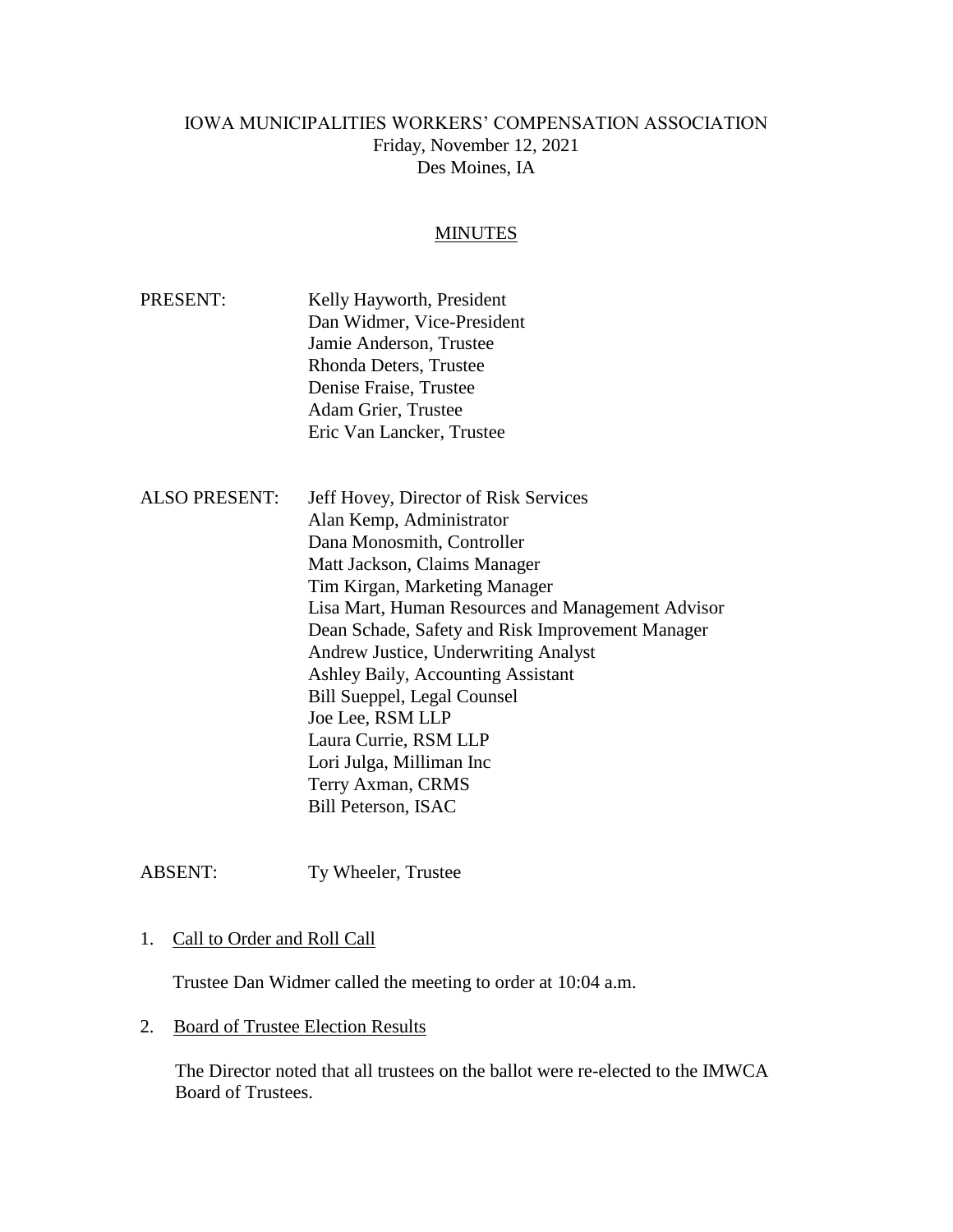## 3. Election of Officers

Moved by Trustee Grier, seconded by Trustee Deters, to elect Kelly Hayworth to the office of President and Dan Widmer to the office of Vice-President for a one-year term. Motion approved.

4. Consent Agenda

Moved by Trustee Grier, seconded by Trustee Fraise, to approve the consent agenda. Motion approved.

5. Audit Report

Joe Lee and Laura Currie, RSM LLP, presented the fiscal year 2020-2021 audit report with a clean, unqualified opinion.

Moved by Trustee Fraise, seconded by Trustee Anderson, to accept the fiscal year 2020-2021 audit report. Motion approved.

6. Actuarial Report

Lori Julga, Milliman Inc., discussed the fiscal year 2020-2021 actuarial analysis report on rates and reserves and responded to questions from the board.

Moved by Trustee Van Lancker, seconded by Trustee Deters to acknowledge the fiscal year 2020-2021 actuarial report. Motion approved.

## 7. CRMS Marketing Report

Terry Axman, County Risk Management Services (CRMS) representative, gave an update on county marketing efforts.

## 8. Marketing Report

The marketing manager summarized staff marketing activities since the last board meeting as outlined under tab 8 of the board packet.

# 9. Safety and Risk Improvement Update

The safety and risk improvement manager reviewed staff activities since the last board meeting as outlined under tab 9 of the board packet.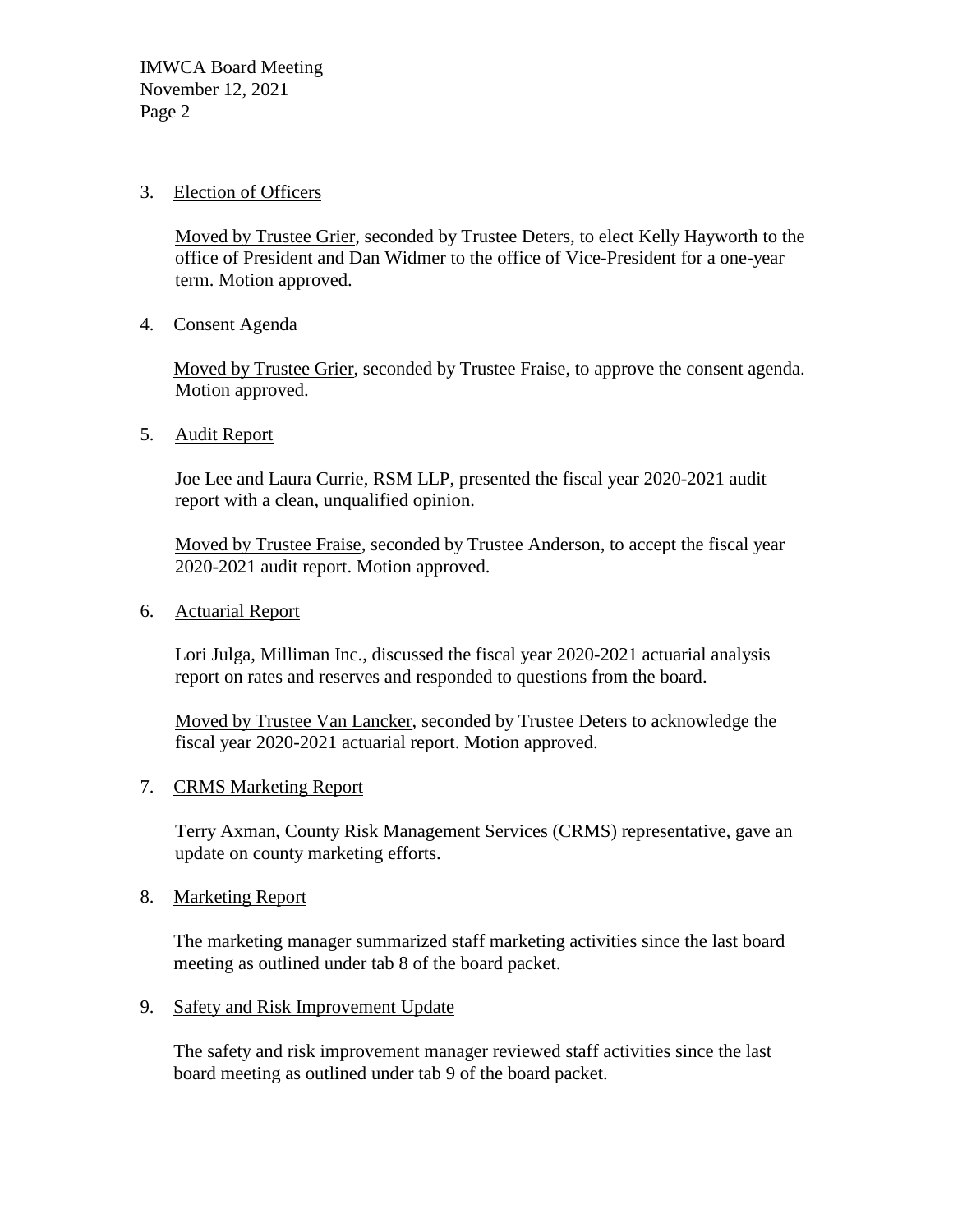IMWCA Board Meeting November 12, 2021 Page 3

### 10. Human Resources Update

The human resources and management advisor provided an update on activities.

11. Financial Report

The controller briefly discussed the financial report as enclosed under tab 11 of the board packet.

Moved by Vice-President Widmer, seconded by Trustee Deters, to accept the financial report. Motion approved.

### 12. Target Equity Update

The director reviewed the target equity update as enclosed under tab 12 of the board packet. Discussion ensued.

### 13. Rate Determination for 2021-2022

The director briefly described the historical and projection spreadsheets enclosed under tab 13 of the board packet. A decision will need to be made by the board at the January board meeting, therefore any additional information needs to be requested before that meeting.

#### 14. Nominating Committee

President Hayworth appointed Trustees Anderson, Grier, and President Hayworth to the nominating committee to fill the vacant trustee seat due to Vice-President Hemesath's retirement.

## 15. Other Business and Upcoming Meetings of the Board of Trustees

The next regularly scheduled board meeting is Thursday, January 27, 2022. The April board meeting will include a joint dinner with ICAP. The NLC Trustees Conference will be held in Pittsburgh, PA in May.

The calendar year 2022 board meeting schedule was enclosed under tab 15.

## 16. Claims Report

Moved by Trustee Grier, seconded by Trustee Van Lancker, to move into closed session. The board approved by roll call to move into closed session  $(21.5(1)(a))$  due